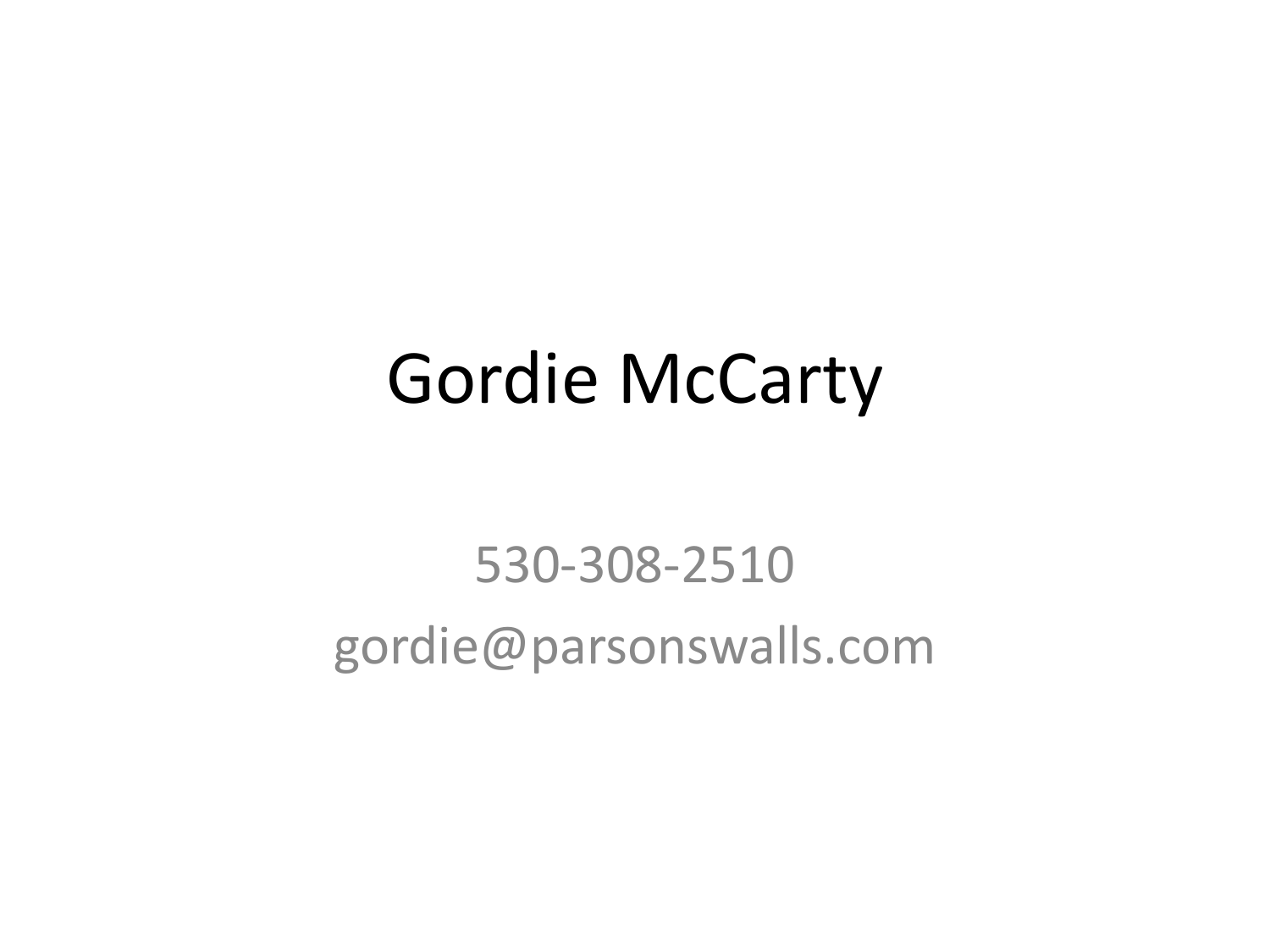# Tonight's Topic

- Show you what we are doing
- Get you some information to get going
- Break it down to manageable steps
- Write things down don't try to remember
- If it is in writing both you and contractor will be able to refer back to something
- Answer any question you may have?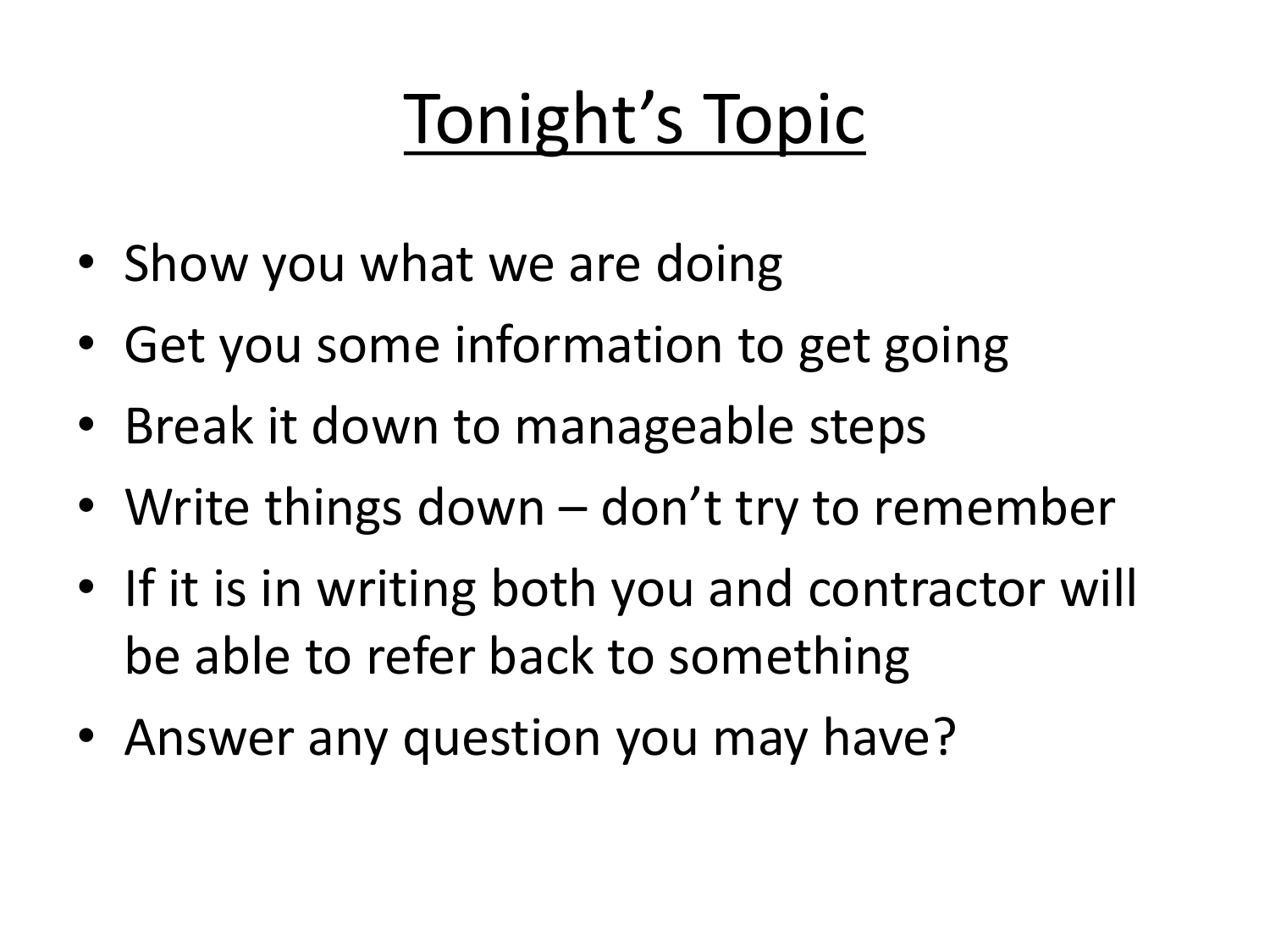#### Work flow chart we use to keep track of properties

| $\mathbb{A}$                                      | B                   | $\mathbf C$ | D               | E       | F                | G                       | H             |
|---------------------------------------------------|---------------------|-------------|-----------------|---------|------------------|-------------------------|---------------|
|                                                   | <b>Stone Canyon</b> | <b>B</b> St | <b>Norstrom</b> | Caspian | 6th Ave          | <b>N</b> St             | <b>Maison</b> |
| <b>David</b>                                      |                     |             |                 |         |                  |                         |               |
| <b>Gordie</b>                                     |                     |             |                 |         |                  |                         |               |
| <b>Kevin</b>                                      |                     |             |                 |         |                  |                         |               |
| John                                              |                     |             |                 |         |                  |                         |               |
|                                                   |                     |             |                 |         |                  |                         |               |
| Hot Lead - 24 hrs                                 |                     |             |                 |         |                  |                         |               |
| Rerun CMAs (K/G)                                  |                     |             |                 |         |                  | ✔                       |               |
| Discuss deal & exit strategies (K & G)            |                     |             |                 |         |                  | ✔                       |               |
| Physically inspect property (K/G)                 |                     |             |                 |         |                  | √                       |               |
| Does rehab cost fit budget? (K/G)                 |                     |             |                 |         |                  | √                       |               |
| Decide yes/no (K & G)                             |                     |             |                 |         |                  | ✔                       |               |
| Notify John & David (G)                           |                     |             |                 |         |                  | ✔                       | ✔             |
| Add to this spreadsheet (J)                       |                     |             |                 |         |                  | ✔                       | ✔             |
|                                                   |                     |             |                 |         |                  |                         |               |
| <b>5-Day Due Diligence</b>                        |                     |             |                 |         |                  |                         |               |
| Send EMD check (K)                                |                     |             |                 |         |                  | N/A                     | N/A           |
| Order pest report (D)                             |                     |             |                 |         |                  | ✔                       |               |
| Distribute pest report (D)                        |                     |             |                 | √       | ✔                |                         |               |
| review pest report (G)                            |                     |             |                 |         |                  |                         |               |
| refine rehab estimates (G)                        |                     |             |                 |         |                  | N/A                     | N/A           |
| Take pictures (to compare @ closing) (D)          |                     |             |                 |         |                  | <b>N/A</b>              | N/A           |
| Decision to move forward (3of4)                   |                     |             |                 |         |                  | <b>N/A</b>              | <b>N/A</b>    |
| release contingencies (K)                         |                     |             |                 |         |                  | N/A                     | N/A           |
| get fully executed contract                       |                     |             |                 |         |                  | ✔                       | ✔             |
|                                                   |                     |             |                 |         |                  | <b>N/A</b>              | N/A           |
| wait a week - make sure bank's going to close     |                     |             |                 |         |                  |                         |               |
| <b>Committed to Buy</b>                           |                     |             |                 |         |                  |                         |               |
| Prepare rehab statement of work (G)               |                     |             |                 | ✔       | ✔                |                         |               |
| Add contractor lockbox (G)                        |                     |             |                 |         | ✔                | ✔                       |               |
| Solicit contractor bids (warn we don't own) (K/G) |                     |             |                 | ✔       | have 1           |                         |               |
| Create property file (J)                          |                     |             |                 |         |                  |                         |               |
| Report estimated closing date (K)                 |                     |             |                 | ✔       | repair est delay | N/A                     |               |
| Prepare funds for closing (J)                     |                     |             |                 | ✔       | 1/5/2010         | ✔                       |               |
| Verify property condition against photos (D)      |                     |             |                 | ✔       | $\mathcal{L}$    | N/A                     |               |
| Sign closing docs (Kim)                           |                     |             |                 | √       |                  | $\checkmark$ - at steps |               |
| Notify David & John soon after closing (Kim)      |                     |             |                 | ✔       |                  | √                       |               |
| Wholesale vflyer (Kim)                            |                     |             |                 | N/A     | <b>N/A</b>       |                         |               |
| Wholesale Marketing (D)                           |                     |             |                 | N/A     | N/A              |                         |               |
|                                                   |                     |             |                 |         |                  |                         |               |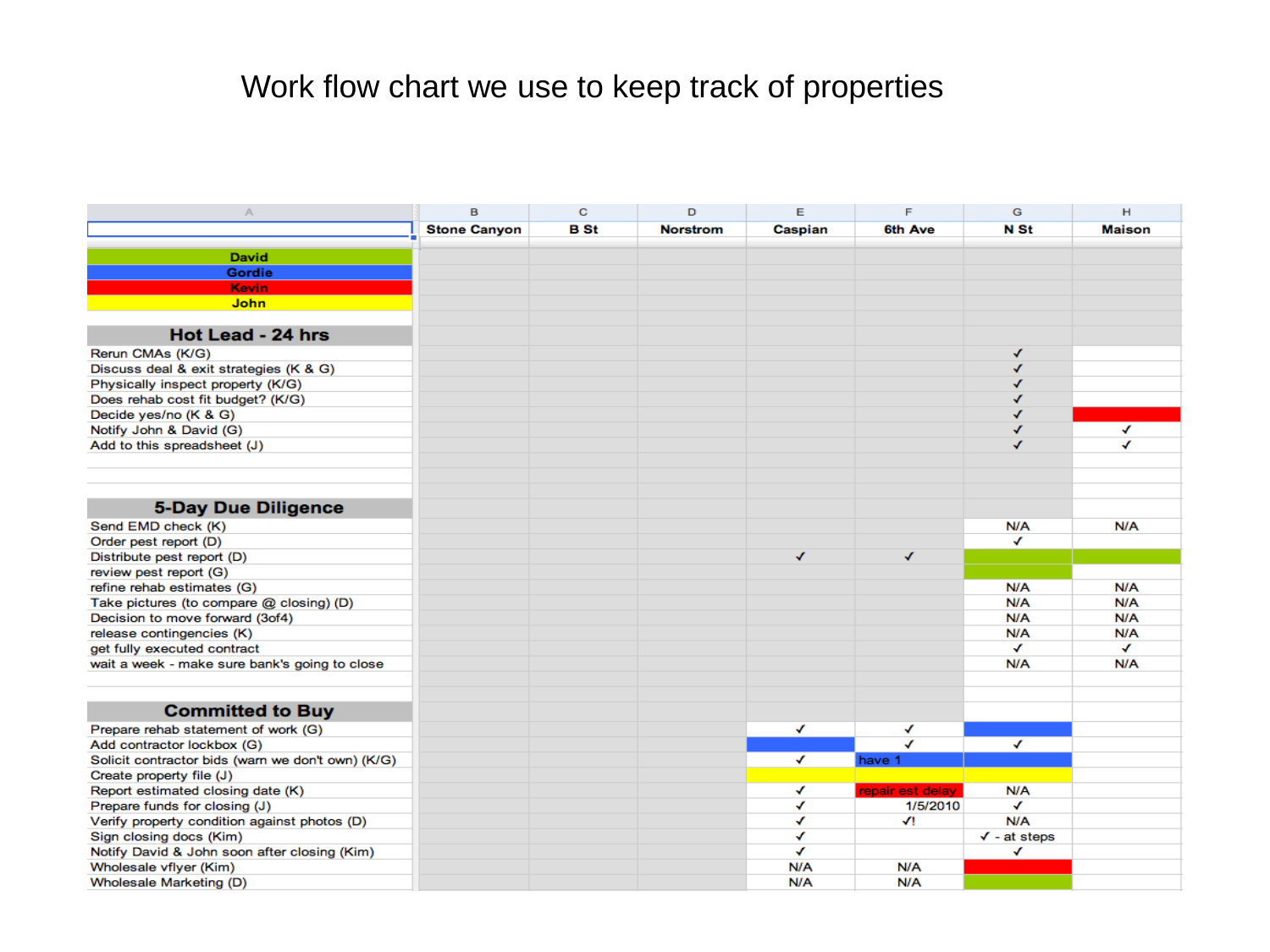# Committed to Buy

- Go to the property and decide what kind of work you are going to do?
- Make sure that your are keeping to your original repair estimate
- Prepare rehab statement of work so your contractors will know what to bid on
- Solicit contractor bids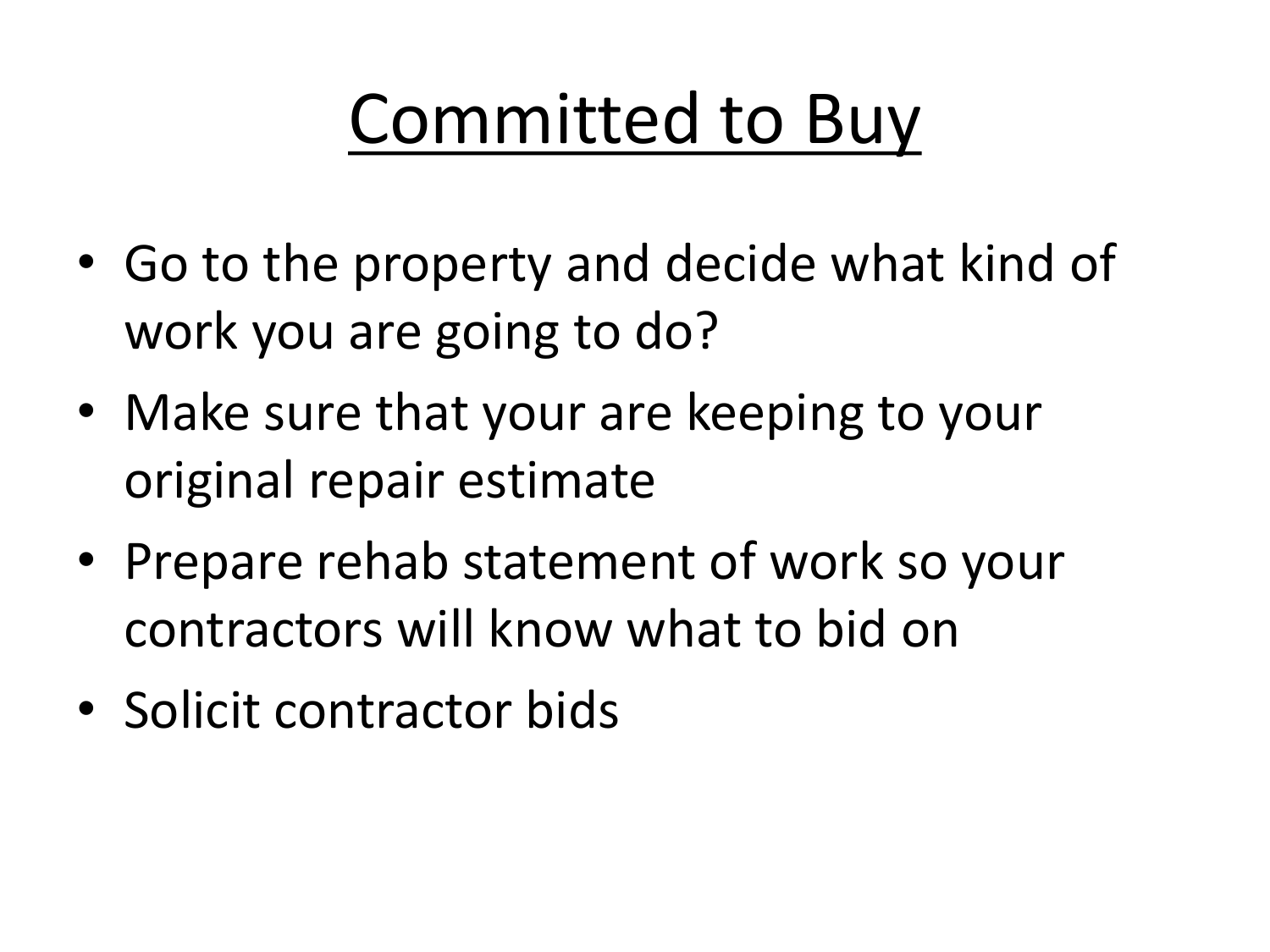### Repairs Estimate

#### **Repair and Notes Worksheet**

Property Address:

**Major Repair Items:** 

| Check if Required                  | Major Item                                                                                                | <b>Dollar Estimate</b>  | Descrption |
|------------------------------------|-----------------------------------------------------------------------------------------------------------|-------------------------|------------|
|                                    | Roof<br>Landscaping<br><b>Exterior Concrete</b><br>Dry Rot<br><b>HVAC</b><br><b>Tree Removal</b><br>Other |                         |            |
| <b>General Interior Condition:</b> |                                                                                                           | <b>Repair Estimate:</b> |            |
| Condition<br>Excellent             | Cost/SF<br>\$10                                                                                           | Sum of Major Items      |            |
| Good                               | \$12                                                                                                      | Cost/SF*Prop SF         |            |
| Fair<br>Fair to Poor               | \$15<br>\$20                                                                                              | Total                   |            |
| Poor                               | \$25                                                                                                      |                         |            |

**Property Notes** 

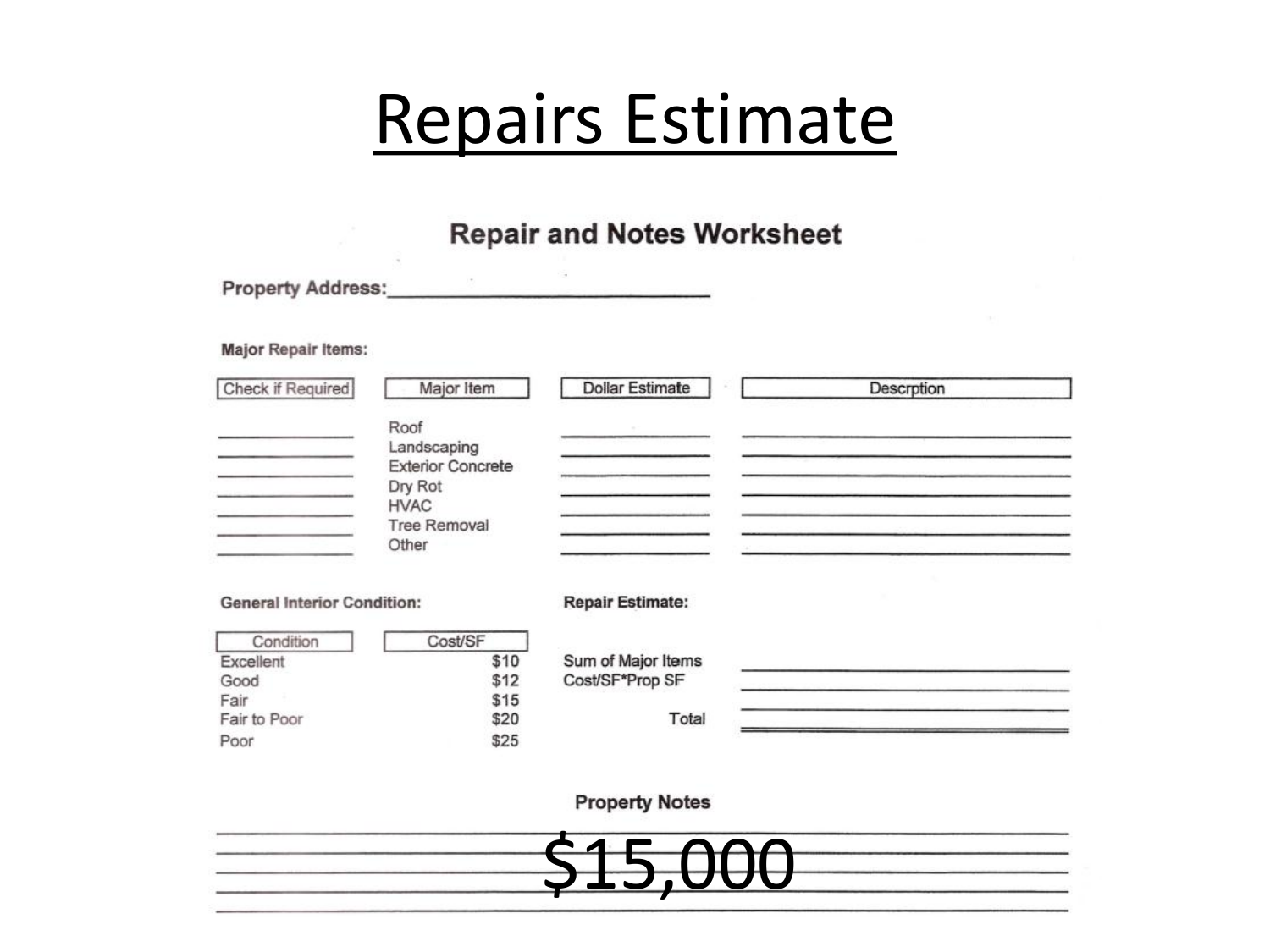## Offer Price on house

- ARV \$175,000
- Formula ARV x .7
- $\cdot$  \$175k x .7 = \$122,000

- Repairs \$ 15,000
- $\cdot$  \$122,000 \$15,000 = \$107,000
- Our circle price is \$107,000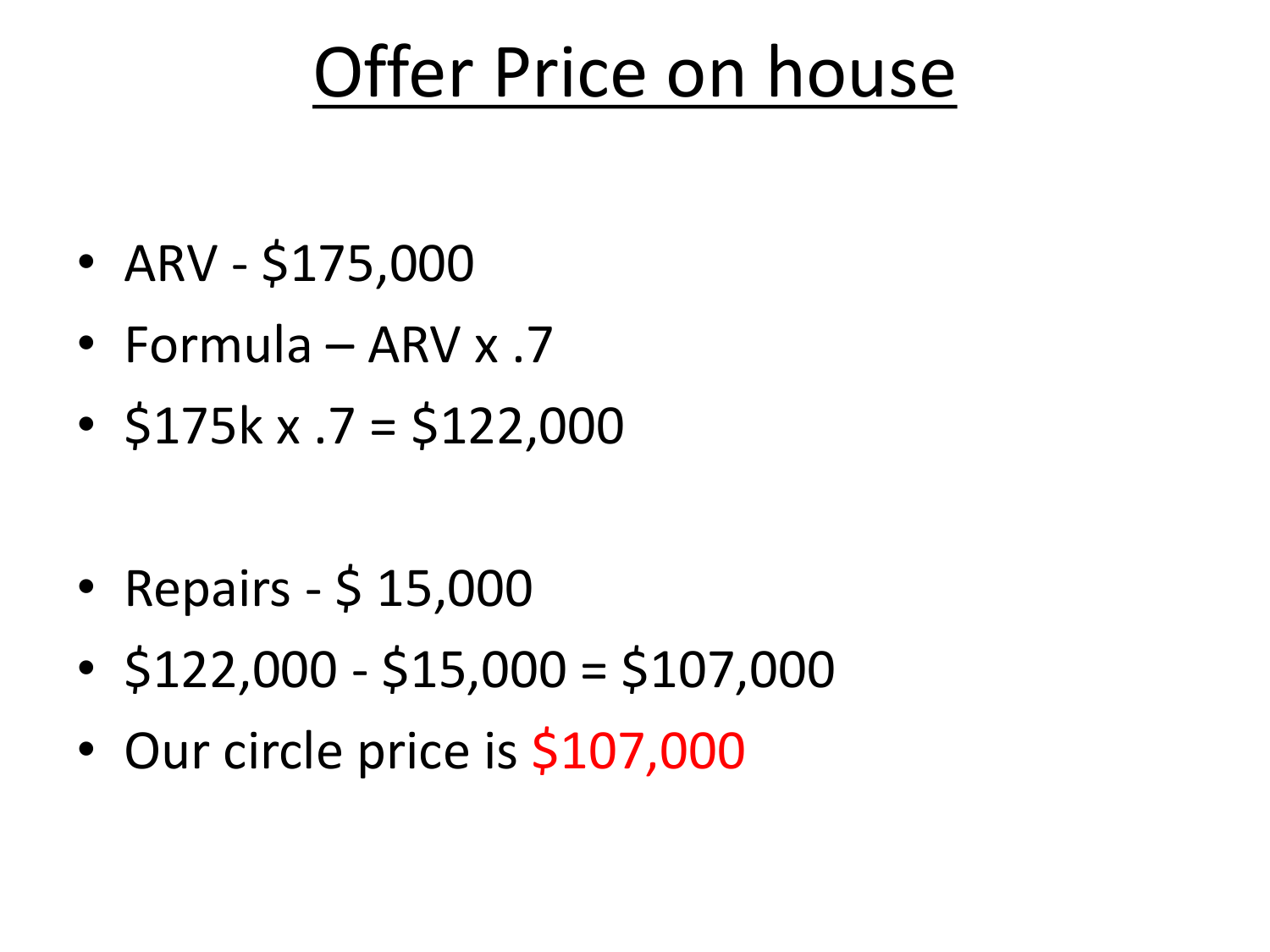## Statement of work

| 102 B street - front unit                          | Door Code:<br>1290                          |  |  |  |
|----------------------------------------------------|---------------------------------------------|--|--|--|
|                                                    | on left side fence                          |  |  |  |
| <b>EXTERIOR:</b>                                   |                                             |  |  |  |
| REMOVE APPLIANCE AND TRASH IN YARD                 | <b>BEDROOM #1</b>                           |  |  |  |
| <b>MATCHING LOCKS ON DOORS AND SCREEN DOOR -</b>   | <b>NEW BLADES ON FAN</b>                    |  |  |  |
| NEW LOCK ON BACKSLIDING GLASS DOOR                 | DOOR TO BATHROOM?                           |  |  |  |
|                                                    |                                             |  |  |  |
|                                                    | <b>BEDROOM #2:</b>                          |  |  |  |
| SECTION 1 PEST REPORT - WHEN AVAILABLE             | MOVE OUT WALL BETWEEN BATH PER/SKE          |  |  |  |
|                                                    | <b>CLOSET DOOR?</b>                         |  |  |  |
|                                                    | <b>BOX IN SEWER PIPE IN CLOSET WITH WOO</b> |  |  |  |
| <b>INTERIOR - WHOLE HOUSE</b>                      |                                             |  |  |  |
| <b>GOOD CLEANING AND REMOVE DEBRIS</b>             | <b>FRONT BATHROOM: PER/SKETCH</b>           |  |  |  |
| FIX ANY BROKEN ELECTRICAL OUTLETS AND SMOKE ALARMS | EXPAND TOILET AREA TO 30" PER/SKETCH        |  |  |  |
| <b>TOUCH UP PAINT</b>                              | NEW TOILET AND CENTER IN NEW AREA.          |  |  |  |
| <b>BASEMENT-</b>                                   | NEW VANITY, SINK TOP, FAUCET, MIRROR        |  |  |  |
| DIG OUT DIRT CAVE IN AREA - SUPPORT POSTS          | TILE WALLS IN TUB AREA                      |  |  |  |
| <b>OPTIONS FOR SUPPORTING DIRT WALLS</b>           | <b>FLOORING - LINOLEUM OR TILE ?</b>        |  |  |  |
| <b>SPRAY WATER TREATMENT PAINT?</b>                | <b>FAN</b>                                  |  |  |  |
| GENERAL CLEAN UP, SEAL OPENINGS WITH SCREENS       |                                             |  |  |  |
|                                                    |                                             |  |  |  |
| <b>PLUMBING AND ELECTRICAL:</b>                    | PER/SKETCH<br><b>LAUNDRY:</b>               |  |  |  |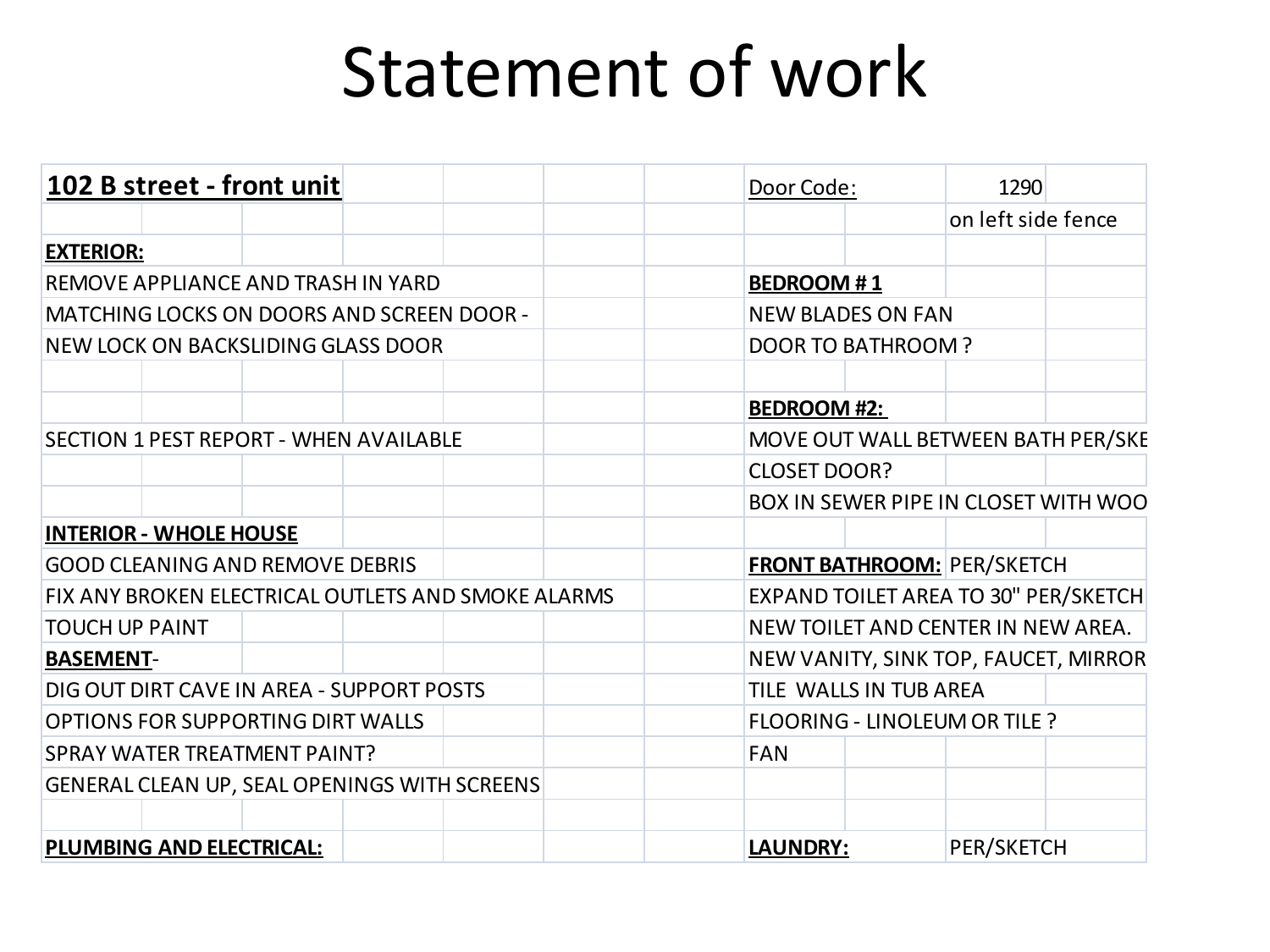### Kitchen Sketch

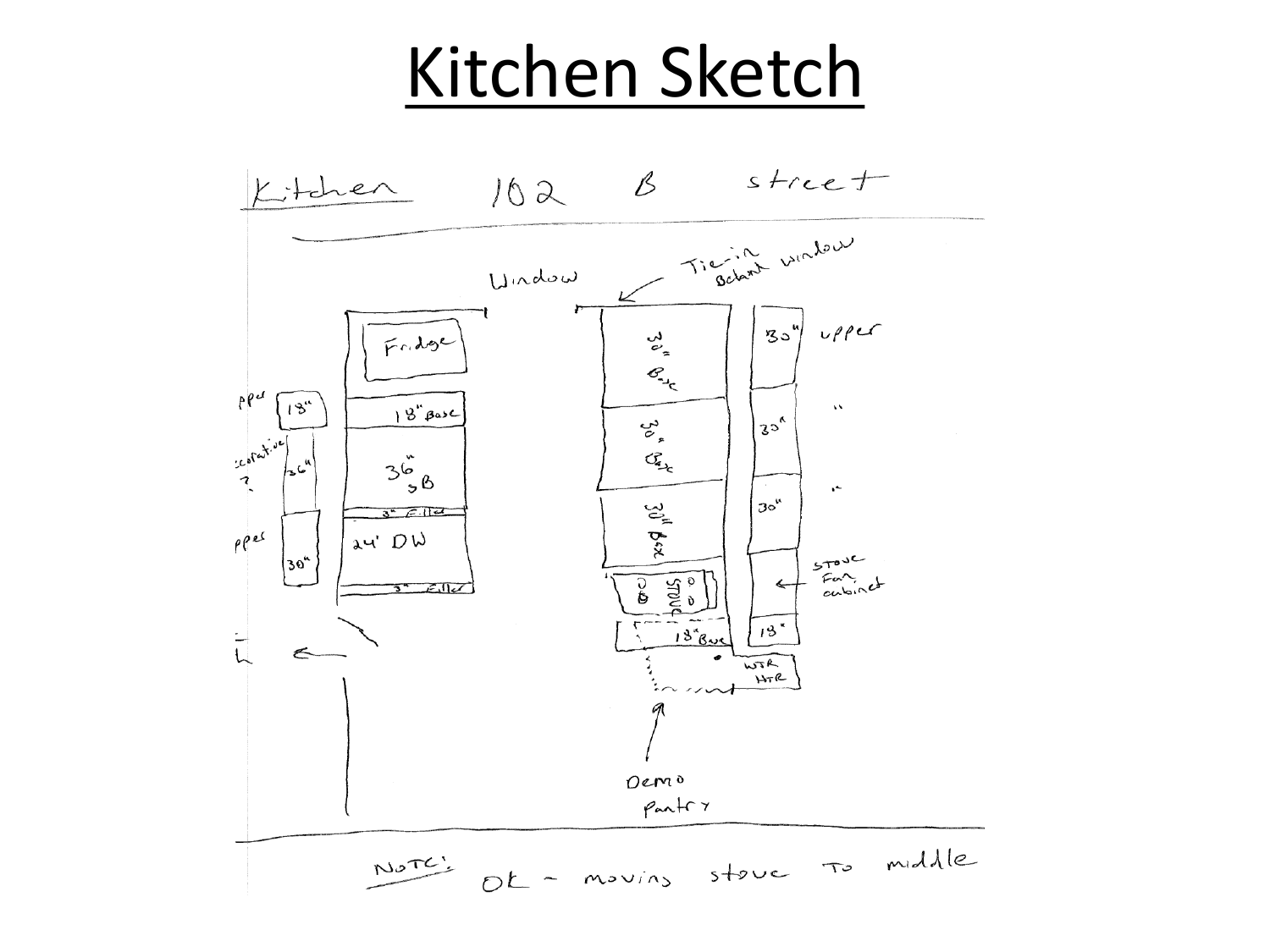## Front Bathroom

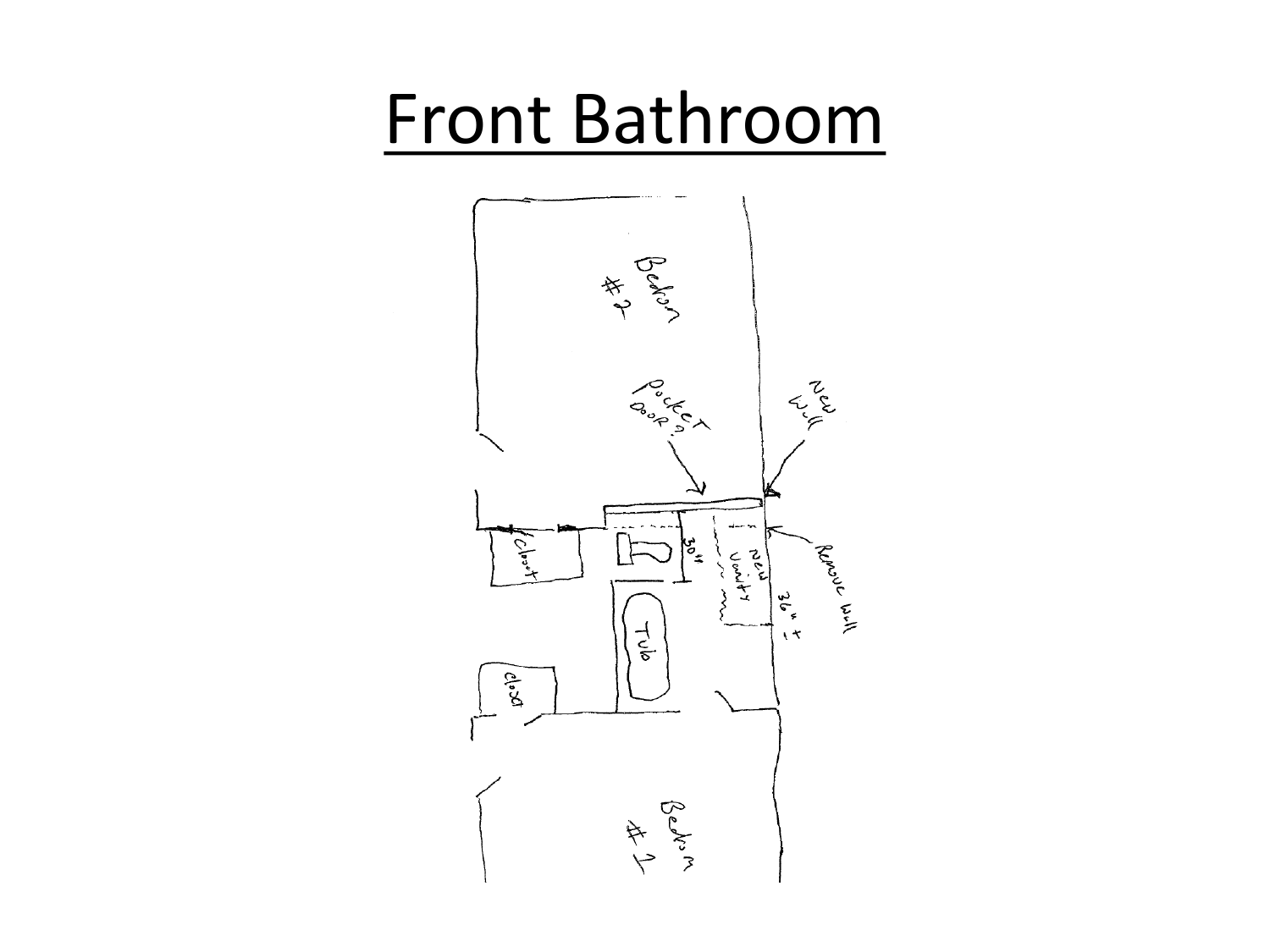### Back Bathroom

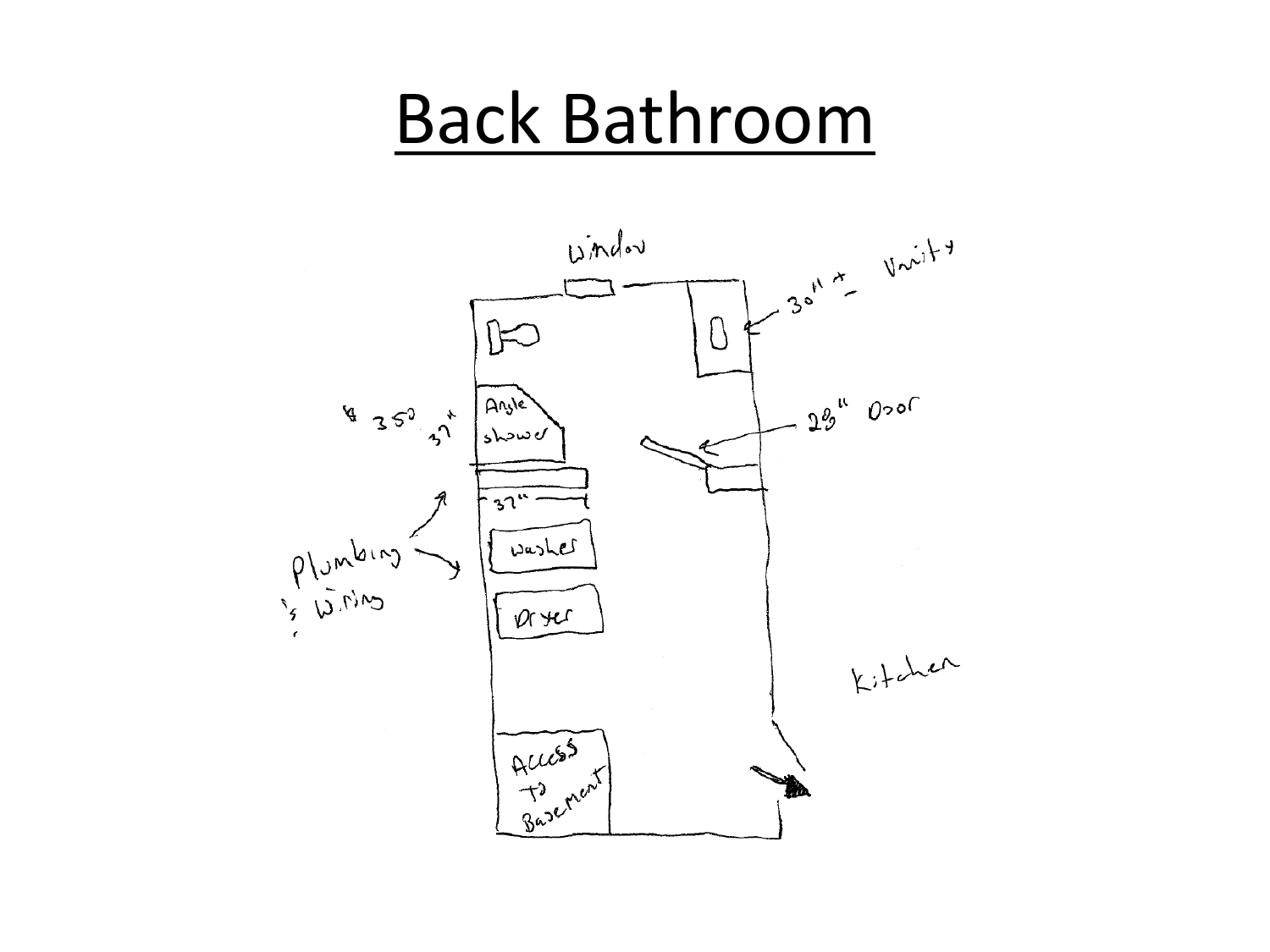#### What unit we wanted to use in back bathroom – at Home Depot

#### **Corner Shower Product Guide**



Neo-Angle Shower<br>3-Piece Shower Set



Round Shower 3-Piece Shower Set

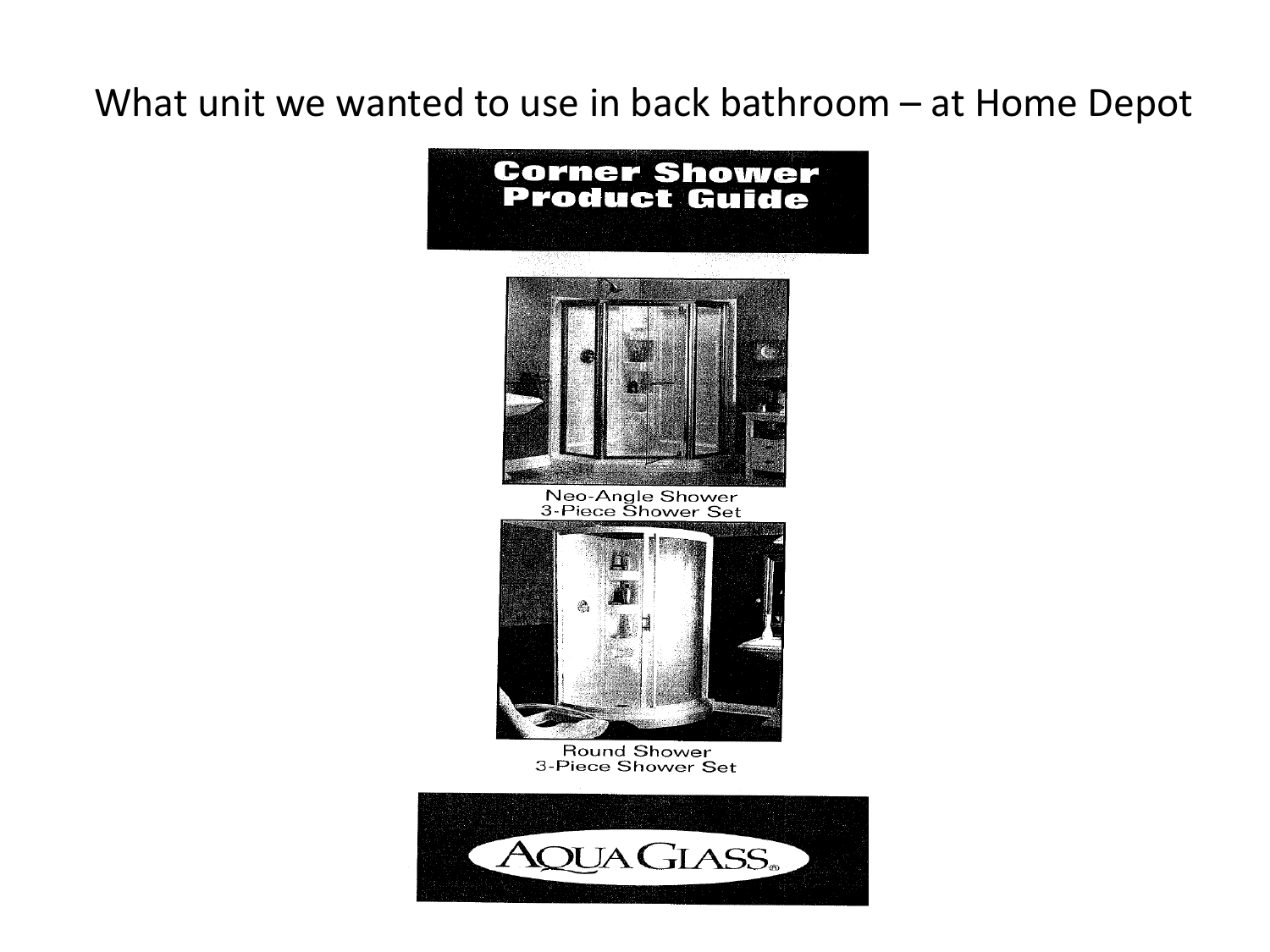### First contractors bid

| Code             | Description                                                                                                                                                                                                                                                                                                                                                                                                                                                                                                                               | Otv/Hours | Rate | Amount |
|------------------|-------------------------------------------------------------------------------------------------------------------------------------------------------------------------------------------------------------------------------------------------------------------------------------------------------------------------------------------------------------------------------------------------------------------------------------------------------------------------------------------------------------------------------------------|-----------|------|--------|
| Exterior         | Supply and install 1 lock kit on 2 doors, Dump runs with all trash and appliance on site, slider lock, ext<br>touch up paint and minor dryrot replacement.                                                                                                                                                                                                                                                                                                                                                                                | 1.00      |      |        |
| Interior         | Clean whole house, supply and install smoke detectors, repair all broken outlets (if not too excessive)<br>and supply and install 4-2 light domes $@$ c. fans. minor touch up paint                                                                                                                                                                                                                                                                                                                                                       | 1.00      |      |        |
| Basement         | Digout, dry, flatten and compact dirt under house, brace 1 missing joist, spray masonary primer/mildew<br>treatment, supply & install missing screens @ basement, demo old furnace & cap gas                                                                                                                                                                                                                                                                                                                                              | 1.00      |      |        |
| Front            | Remove brick & pergo in dining area, demo A/C unit & fix siding                                                                                                                                                                                                                                                                                                                                                                                                                                                                           | 1.00      |      |        |
| Kit / Din        | Supply and install new kitchen cabinets to agreed plan(\$1800), supply and install Tan Brown granite in<br>kitchen (\$500), supply and install new kit sink (\$150), faucet(\$150), disposal (\$150) with needed parts,<br>Install client supplied stove, dishwasher and ventless hood, demo pantry and supply and install a new<br>vented solid prehung door at water heater (\$200), supply and install a new skinny water heater (\$400)<br>and pr.sh.device (\$100) and move gas and water lines into new cabinet, add 2 new outlets. | 1.00      |      |        |
| Tile             | Supply and install 1/4" hardibacker and 16" x16" ceramic tile in dining room, kitchen, 2 baths and<br>llaundrv(\$1/sq ft), grout and caulk.                                                                                                                                                                                                                                                                                                                                                                                               | 1.00      |      |        |
| Bed 2            | Fill in bathroom door & box in closet sewer pipes                                                                                                                                                                                                                                                                                                                                                                                                                                                                                         | 1.00      |      |        |
| Fr Bath          | Move toilet to new location & supply and install a new one (\$100), demo old shower walls & supply and<br>install hardibacker and 12" x 12" tiles above tub, grout and caulk, paint old tub, install shelves in old<br>toilet hole (linen closet) & at vanity, supply and install a new medicine cabinet (\$50) and move tub wall<br>end back 3".                                                                                                                                                                                         | 1.00      |      |        |
| Laundry          | Add new water supply and drain line to W&D, add outlet and dryer vent, supply and install new attic<br>ladder (\$135), build new basement door in tile floor                                                                                                                                                                                                                                                                                                                                                                              | 1.00      |      |        |
| <b>Back Bath</b> | Relocate toilet to new location & supply (\$100) and install a new one, supply and install a new light<br>(\$35), fart fan (\$75), 30" vanity (\$200) with piping relocation , faucet (\$25), a new neo angle prefabbed<br>shower enclosure (\$400) as well as relocating water supply and adding a new drain, build 2 new walls to<br>enclose bathroom with a 28" door(\$50).                                                                                                                                                            | 1.00      |      |        |
| Carpet           | Supply and install midgrade carpet to family room and 2 bedrooms leaving pergo under carpet-will nail<br>down (N/C).                                                                                                                                                                                                                                                                                                                                                                                                                      | 1.00      |      |        |
| Panel            | Supply and install a new 125 amp electric panel with extra breakers for HVAC as well as a new subpanel<br>to a/c compressor. This is an estimate from my electrician and will be sure priced before contract -<br>\$1000 not included                                                                                                                                                                                                                                                                                                     | 1.00      |      |        |

| Code                         | Description                                                                                                                                                                                                                                     | Otv/Hours | Rate | Amount |
|------------------------------|-------------------------------------------------------------------------------------------------------------------------------------------------------------------------------------------------------------------------------------------------|-----------|------|--------|
| <b>HVAC</b>                  | Supply gas and 110v as well as a platform with service lights to a new hole in attic and patch hole.                                                                                                                                            | 1.00      |      |        |
|                              | Landscape  Clear all weeds from property and mow grass, trim trees off house, redirect gutter downspouts into<br>drains away from house, test sprinklers and plant some drout resistant plants around property. Cost is<br>not included -\$1200 | 1.00      |      |        |
|                              | [All ( ) are allowances and are only increasable by client. As soon as we can agree on a contract, we will<br>get over there and start drying basement and redirecting gutter run off (RAIN STARTING SUNDAY) as $ $<br>well as rest of project. | .00       |      |        |
| * Indicates non-taxable item |                                                                                                                                                                                                                                                 |           |      |        |
| Subtotal                     |                                                                                                                                                                                                                                                 |           |      |        |

Tax (7.25%)

Total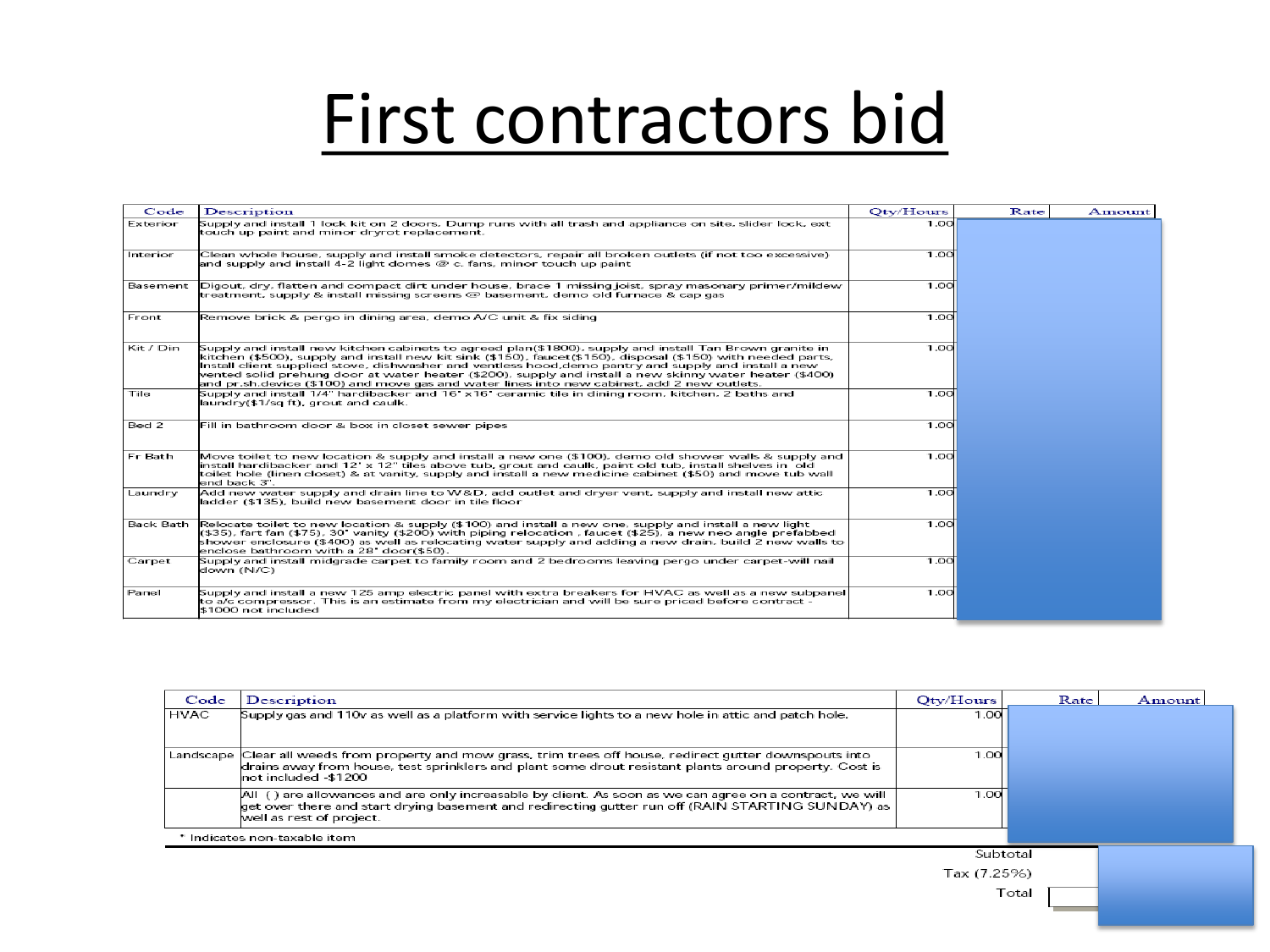# Second contractors bid

- Exterior: \$360.00
- Interior whole house: \$950.00
- Plumbing: \$2000.00
- Basement including concrete retaining wall: \$3300.00
- Kitchen: \$5100.00
- A/C power and gas: \$600.00
- Bedroom #1: \$250.00
- Bedroom#2: \$950.00
- Laundry: \$1850.00
- Front bathroom: \$1250.00
- Back bathroom: \$1150.00
- Front room: \$450.00
- Our price for performing this work is \$18,160.00.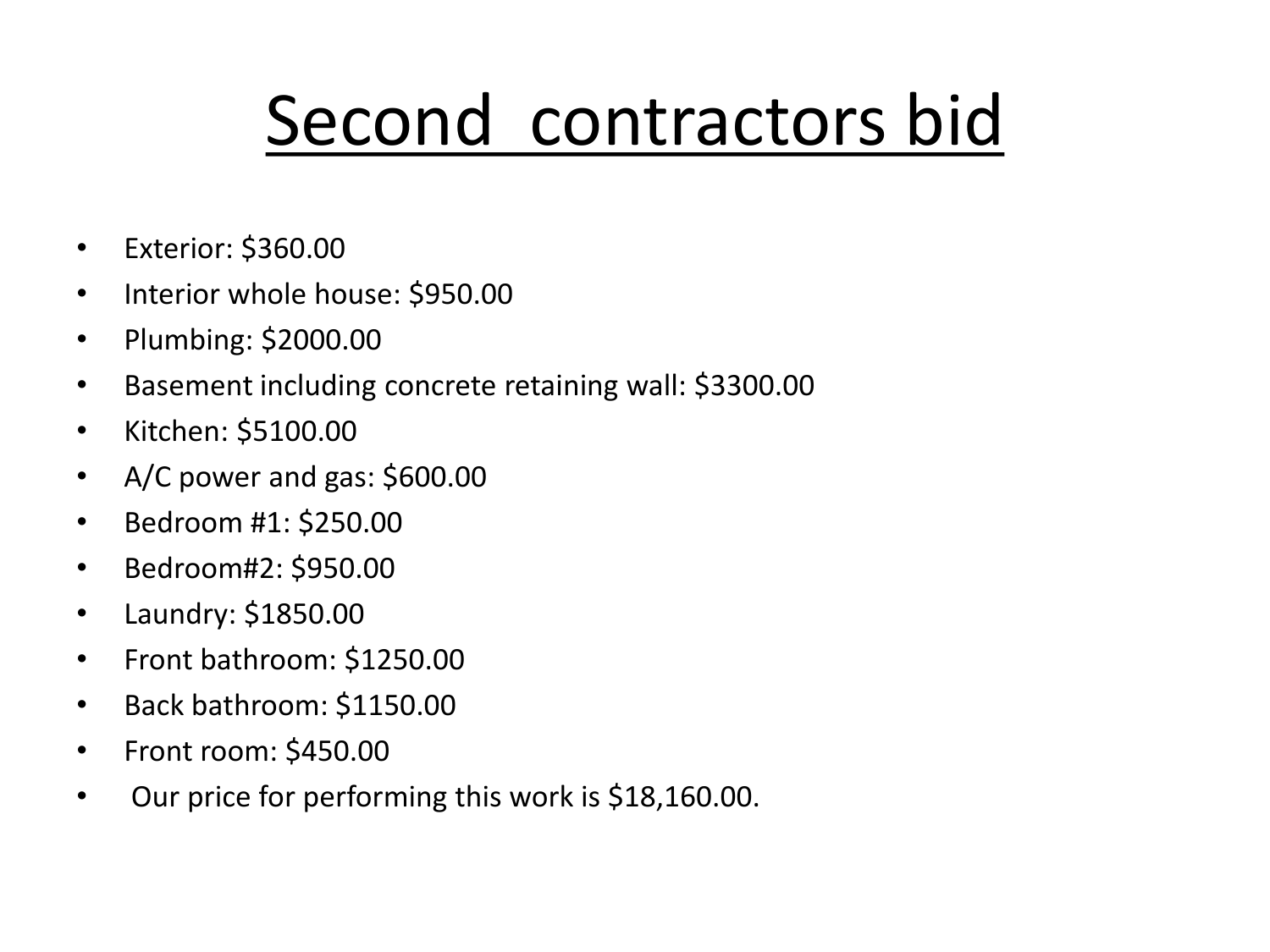#### **AWARD CONTRACT**

#### **Get to work!**